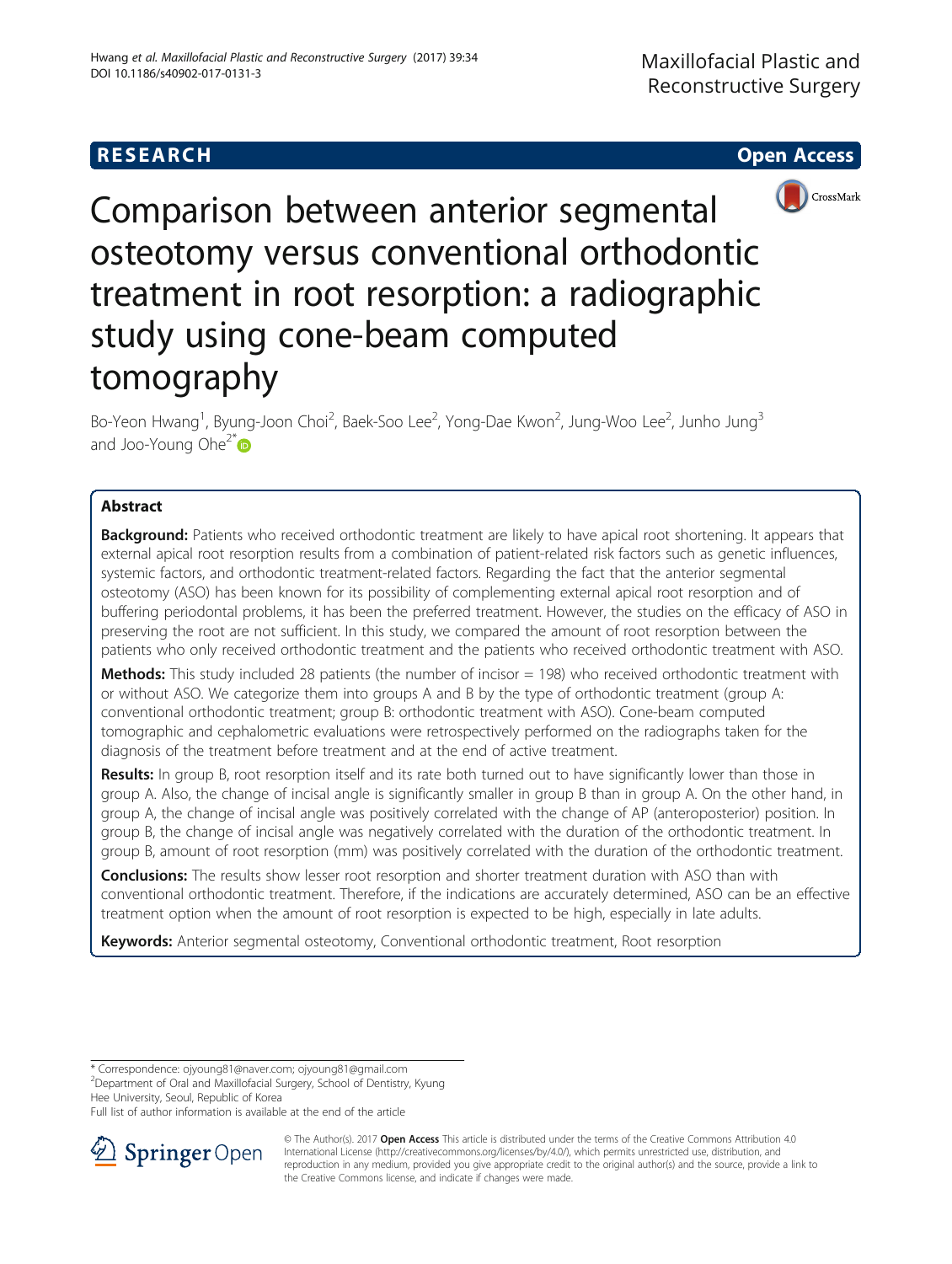# <span id="page-1-0"></span>Background

Anterior retraction is required for the improvement of facial forms in patients with bimaxillary protrusion or maxillary or mandibular protrusion, where the mouth is protruded due to skeletal or dental problems. When the deformities in these patients are corrected through orthodontic treatment, the treatment steps generally include retraction of the anterior teeth using the space created by extraction of the maxillary first premolars. However, this treatment can cause adverse effects such as limited improvements in the facial form, root resorption, severe retroclination of the anterior teeth, cleavage or perforation of the labial bone, insufficient retraction due to the lack of an anchoring force, and unnecessary downward shifts of the maxillary anterior teeth [\[1](#page-5-0), [2\]](#page-5-0).

In particular, adult patients exhibit limited physiological tooth movement because of the decrease in blood supply with age; therefore, long-term treatments are relatively more difficult [\[3](#page-5-0)]. This may be accompanied by poor periodontal health and social factors such as esthetics. Therefore, the demand for shorter treatment duration is increasing [\[4](#page-5-0)].

To overcome these limitations, space closure through anterior segmental osteotomy (ASO) after extraction of the premolar tooth is considered a desirable treatment option. Since the introduction of ASO by Cohn-stock in 1921 [\[5](#page-5-0)], it has been modified and developed by Wassmund [\[6](#page-5-0)], Cupar [[7\]](#page-5-0), Schuchardt [\[8](#page-5-0)], Wunderer [[9](#page-5-0)], Bell and Condit [[10\]](#page-5-0), and Park and Hwang [\[11](#page-5-0)].

ASO results in an immediate improvement in the facial form, effectively eliminates excessive gingival visibility while smiling or the so-called "gummy smile," and prevents the downward shift of the anterior teeth, which can occur during tooth retraction. In addition, it is feasible for patients with thin surrounding alveolar bone or thin tooth roots, in whom a rapid orthodontic force can cause root resorption and bone perforation or cleavage [[12\]](#page-5-0).

The rate of root resorption in patients who undergo ASO is speculated to be lower than that in patients who undergo orthodontic treatment only, although there are no direct studies on this topic. Thereby, in the present study, we compared root resorption between patients treated by conventional orthodontic treatment and those treated by ASO with orthodontic treatment.

# **Methods**

# Subjects

This study was performed from 2007 to 2013. We used 198 incisors who had undergone orthodontic treatment with or without orthognathic surgery after diagnosis with skeletal bimaxillary protrusion or maxillary or mandibular protrusion at the Department of Oral and Maxillofacial Surgery of Kyung Hee University Dental Hospital. The patients consisted of 5 males and 23 females, and their ages ranged from 19 to 29 years old at the time of the surgery (mean age of 22.2). They were divided into two groups (Table 1). All the patients have crowding and spacing of the dentition  $( $3 \text{ mm}$ )$  with Angle classification I and II. We exclude patients with severe facial asymmetry or temporo-mandibular disorder. Written consents were obtained from the subjects, and the study was conducted according to the Declaration of Helsinki. Appropriate institutional review boards approved the study protocol (document ver. KHD IRB 1311-2).

Group A (14 subjects): interdental space closure using traditional orthodontic treatment after maxillary first premolar extractions.

Group B (14 subjects): interdental space closure using anterior segmental osteotomy with maxillary first premolar extractions.

# Cone-beam computed tomographic and cephalometric analysis

Cone-beam computed tomographic and cephalometric evaluations were retrospectively performed for the diagnosis of the treatment before treatment (T0) and at the end of active treatment (T1). The tooth lengths were assessed with cone-beam computed tomography (CBCT) in panoramic mode (Fig. [1](#page-2-0).). An alphard-Vega 3030 Dental CT system (Asahi Roentgen Ind. Co., Ltd., Kyoto, Japan) was used in this study for CBCT scan. The subjects' head was positioned and placed in a head holding device to ensure the FH plane was parallel to the floor. Scan conditions included a tube voltage of 80 kVp, tube current of 5 mA, and exposure time of 17 s. Lateral cephalography was performed for the assessment of anteroposterior position and incisal angle, with the orbital-auricular plane (F-H plane) parallel to the floor and the subject in the upright position at a 165-cm focal film distance and a 15-cm film distance from the sagittal

**Table 1** Comparison of tooth length changes between pre-treatment and post-treatment in each group

|         | TO               | Mean $\pm$ SD    | T0-T1 differences<br>Mean $\pm$ SD | Range (95% confidence interval) |     | $P$ value |
|---------|------------------|------------------|------------------------------------|---------------------------------|-----|-----------|
|         | Mean $\pm$ SD    |                  |                                    | Min                             | Max |           |
| Group A | $26.07 + 1.71$   | $74.46 + 1.52$   | $1.61 + 0.45$                      | 1.35                            | -86 | $.000**$  |
| Group B | $25.07 \pm 2.26$ | $24.11 \pm 2.12$ | $0.96 \pm 0.66$                    | 0.58                            | .35 | $.000**$  |

\*\*  $P < 0.01$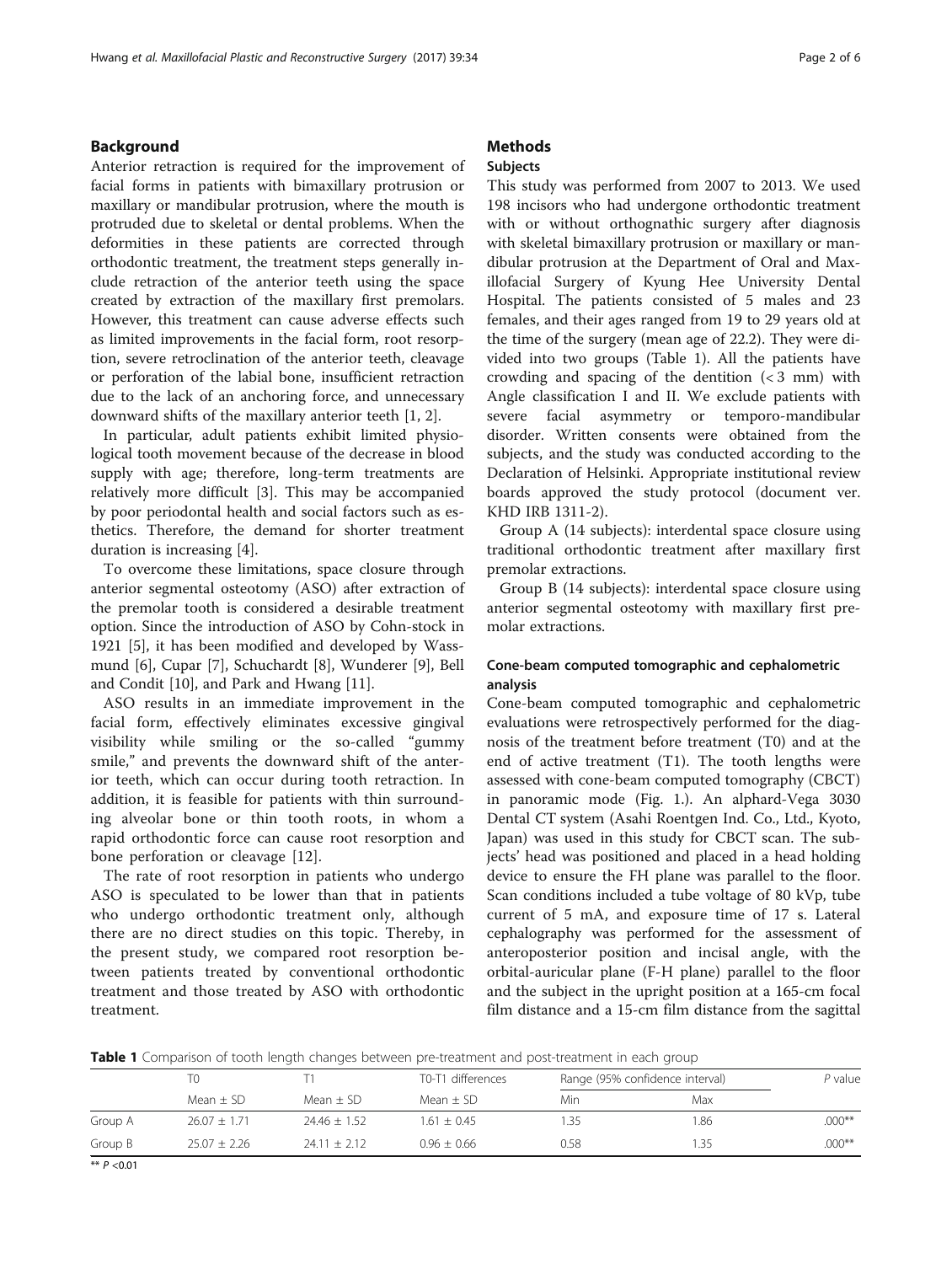plane using the CX 90SP (Asahi, Tokyo, Japan; < 70 kVp, 100 mA).

Cephalometric landmarks and measurements are shown in Fig. 2 and corresponding measurements detailed in Table 2. Cephalometric analysis was traced by single examiner using V-ceph program Version 4.0 (CYBERMED Inc., Seoul, Korea).



Fig. 2 Landmarks: S: sella, N: nasion, U: upper incisor tip, L: lower incisor tip, VRL, HRL, incisor angle, AP position. Horizontal reference line (HRL): a line drawn 7° clockwise from the sella-nasion line with sella as the center. Vertical reference line (VRL): a line perpendicular to the HRL through the sella. Tooth length: distance from upper or lower incisor tip to apex. Incisal angle: an angle between U1 or L1 line (line through with tip and apex of central upper incisor) with HRL. AP position: distance from upper or lower incisor tip to VRL

Table 2 Comparison of the change between two groups

| Mean $(\Delta = \text{To-T1})$ | Group A          | Group B          | $P$ value |
|--------------------------------|------------------|------------------|-----------|
|                                | Mean $\pm$ SD    | Mean $\pm$ SD    |           |
| $\Delta$ Root resorption (mm)  | $1.61 + 0.45$    | $0.93 \pm 0.62$  | $.006***$ |
| $\Delta$ Root resorption (%)   | $6.13 + 1.53$    | $3.66 + 2.39$    | $.008***$ |
| $\Delta$ Angle (°)             | $11.93 + 6.48$   | $7.18 + 5.33$    | $.044*$   |
| $\Delta$ AP position (mm)      | $7.43 + 1.93$    | $7.57 + 2.39$    | .863      |
| $\Delta$ Duration (months)     | $28.20 \pm 4.68$ | $22.05 \pm 5.99$ | $.005***$ |
| $*P < 0.05$ , $**P < 0.01$     |                  |                  |           |

# Statistical analysis

For statistical analysis of pre- and post-treatment changes, initially descriptive statistics such as mean and standard deviation were processed. The assumption of normality of the data was tested by Shapiro-Wilks tests. As the assumption of normality of the data has been rejected about the amount and ratio of root resorption, the Mann-Whitney  $U$  test was used for the above two items; the two sample  $t$  tests were used for the others. To test their significance for pre- and post-treatment changes, paired  $t$  tests were conducted. A significance level of 0.05 was predefined in all cases. To analyze the correlation between the variables within the groups, Pearson bivariate correlation analysis was conducted. A software package (SPSS 18.0, Chicago, IL, USA) was used for the statistical analysis.

# Results

# Comparison of changes between pre- and post-treatment in each group (Table [1](#page-1-0))

In group A, the tooth length decreased from  $26.07 \pm 1.71$  at T0 to 24.46  $\pm$  1.52 at T1. In group B, the tooth length decreased from  $25.07 \pm 2.26$  at T0 to 24.11  $\pm$  2.12 at T1. There was a statistically significant difference between T1 and T0 within each group.

# Comparison of the change between two groups (Table 2)

Group B exhibits 0.93 mm of root resorption; this value is significantly lower than that of group A. The change of incisal angle (ΔAngle (°)) is significantly smaller in group B (7.18°) than in group A (11.93°). No significant changes were found in AP position between group A (7.43 mm) and group B (7.57 mm). The orthodontic treatment duration was significantly shorter for group B (22.05 months), compared to group A (28.2 months).

### Correlation between variables in each group (Table [3\)](#page-3-0)

Group A The change of incisal angle (ΔAngle (°)) was positively correlated with the change of AP position. Negative correlation was showed between the change of incisal angle (ΔAngle (°)) and the orthodontic treatment duration, and between change of AP position and the orthodontic treatment duration. No correlation was showed among other variables.

<span id="page-2-0"></span>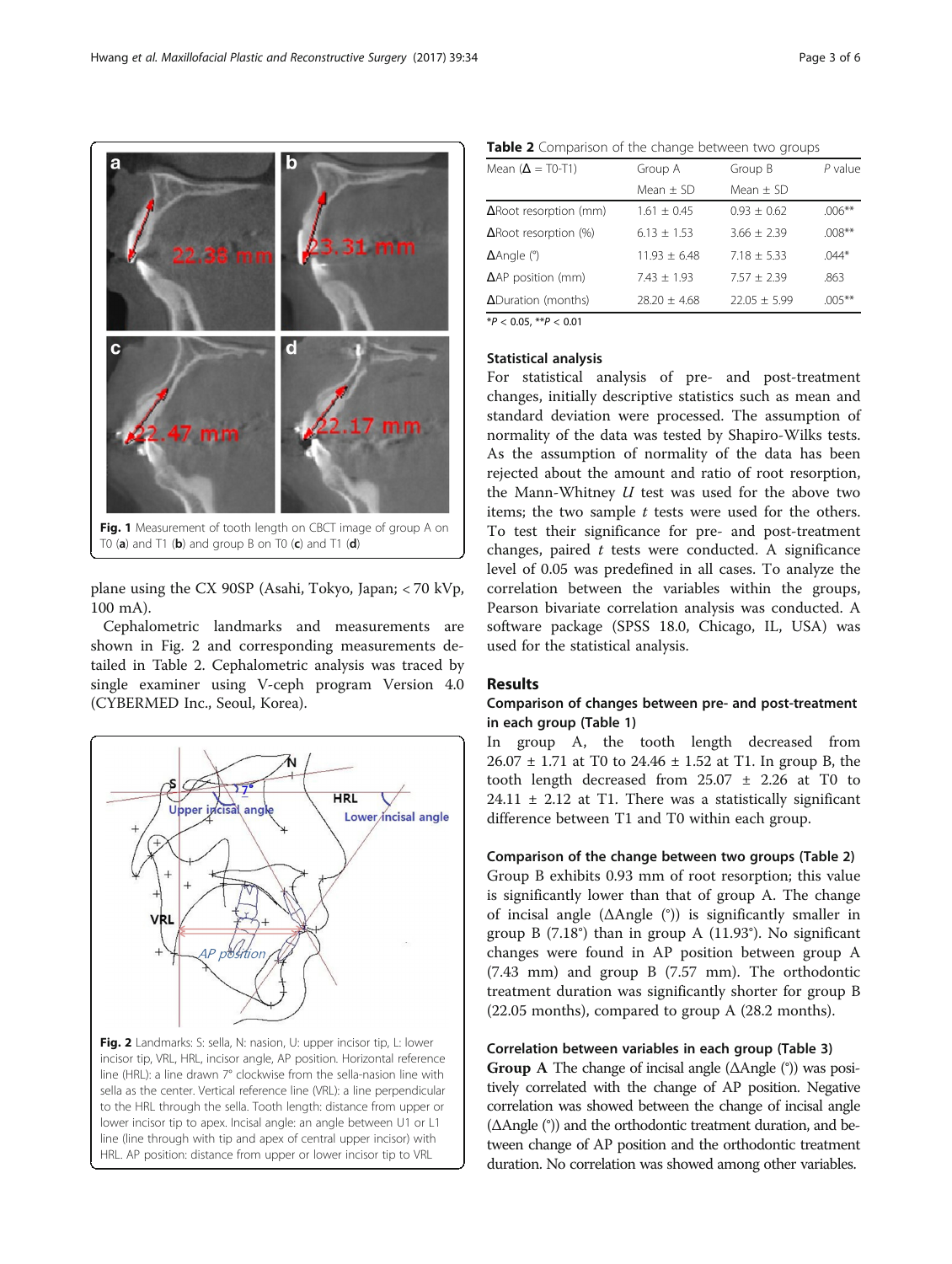| Significance/correlation coefficient | $\Delta$ Root resorption (mm) | $\Delta$ Root resorption (%) | $\Delta$ Angle (°) | $\Delta$ AP position (mm) | $\Delta$ Duration (months) |
|--------------------------------------|-------------------------------|------------------------------|--------------------|---------------------------|----------------------------|
| Group A (Pearson's correlation)      |                               |                              |                    |                           |                            |
| $\Delta$ Root resorption (mm)        |                               | $.000**$                     | .918               | .905                      | .630                       |
|                                      | 1                             | .980 <sup>b</sup>            | $-.030$            | $-.035$                   | $-.141$                    |
| $\Delta$ Root resorption (%)         | $.000**$                      | -                            | .987               | .899                      | .584                       |
|                                      | .980 <sup>b</sup>             | 1                            | $-.005$            | $-.038$                   | $-.160$                    |
| $\Delta$ Angle (°)                   | .918                          | .987                         |                    | $.002**$                  | $.024*$                    |
|                                      | $-.030$                       | $-.005$                      |                    | $.756^b$                  | $-.596a$                   |
| $\Delta$ AP position (mm)            | .905                          | .899                         | $.002**$           | $\overline{\phantom{0}}$  | $.016*$                    |
|                                      | $-.035$                       | $-.038$                      | .756 <sup>b</sup>  | $\mathbf{1}$              | $-.627^b$                  |
| $\Delta$ Duration (months)           | .630                          | .584                         | $.024*$            | $.016*$                   | $\overline{\phantom{m}}$   |
|                                      | $-.141$                       | $-.160$                      | $-.596a$           | $-.627^b$                 | 1                          |
| Group B (Spearman's correlation)     |                               |                              |                    |                           |                            |
| $\Delta$ Root resorption (mm)        |                               | $.000**$                     | .313               | .498                      | $.024*$                    |
|                                      | 1                             | .963 <sup>b</sup>            | .280               | .190                      | .577 <sup>a</sup>          |
| $\Delta$ Root resorption (%)         | .000                          | -                            | .248               | .697                      | .063                       |
|                                      | .963 <sup>b</sup>             | 1                            | .318               | .110                      | .491                       |
| $\Delta$ Angle (°)                   | .313                          | .248                         |                    | $.009***$                 | .680                       |
|                                      | .280                          | .318                         |                    | .646 <sup>b</sup>         | .116                       |
| $\Delta$ AP position (mm)            | .498                          | .697                         | $.009**$           | $\overline{\phantom{0}}$  | .414                       |
|                                      | .190                          | .110                         | .646 <sup>b</sup>  | 1                         | .228                       |
| $\Delta$ Duration (months)           | $.024*$                       | .063                         | .680               | .414                      | $\overline{\phantom{0}}$   |
|                                      | .577                          | .491                         | .116               | .228                      | 1                          |

<span id="page-3-0"></span>Table 3 The correlation between variables in each group

 $*P < 0.05$ ,  $*P < 0.01$ 

Mild correlation

<sup>a</sup>Moderate correlation

<sup>b</sup>High correlation

Group B The amount of root resorption (mm) was positively correlated with the orthodontic treatment duration. The change of incisal angle  $(∆Angle (°))$  was positively correlated with the change of AP position. No correlation was showed among other variables.

### **Discussion**

Root resorption is prone to occur in patients with orthodontic treatment [\[13](#page-5-0)], but because of the presence of several complicated root resorption-related factors, it is difficult to provide accurate reasons [\[14](#page-5-0)]. Among these, known patient-related factors include genetic factors [\[15](#page-5-0)–[18](#page-5-0)]; root resorption or traumatic anamnesis [\[17](#page-5-0), [19\]](#page-5-0); anamnesis of root canal treatment [[19, 20\]](#page-5-0); anatomical factors such as shape or length of the tooth root [\[16](#page-5-0), [21](#page-5-0)–[23](#page-5-0)], contiguity between the roots of teeth and the cortical bone [[24, 25](#page-5-0)], and density of the alveolar bone [[16, 24\]](#page-5-0); the degree of malocclusion [[16, 17](#page-5-0), [21, 26\]](#page-5-0); and patient age [[21, 27](#page-5-0)] and gender [[16, 19](#page-5-0), [22](#page-5-0)]. In addition, orthodontic treatment-related factors include treatment duration [[22](#page-5-0)–[24\]](#page-5-0), strength of the force applied [[28\]](#page-5-0), force

application method (continuous force or intermittent force) [[20](#page-5-0), [25](#page-5-0), [27](#page-5-0)], direction of tooth movement [\[28](#page-5-0), [29\]](#page-5-0), displacement of the tooth root [[22](#page-5-0), [26](#page-5-0)], and the type of orthodontic appliance [\[30](#page-5-0)]. Root resorption is affected by the complex functions of these various factors.

In a study on the degree of root resorption evaluated using periapical radiographs, over 1.4 mm of root resorption was reported in the maxillary anterior teeth [[16\]](#page-5-0), and Blake et al. reported 6 to 13% root resorption on study using periapical radiographs [[31\]](#page-5-0). In addition, Brin et al. observed at least mild root resorption in approximately 80% maxillary incisors and moderate to severe root resorption in more than 12% [[21\]](#page-5-0). Levander et al. and Taithongchai et al. reported that 1–5% teeth exhibited root resorption, with severe resorption defined as more than 4 mm or a third of the original tooth root [\[32](#page-5-0), [33](#page-5-0)].

In the present study, group A underwent space closure by conventional orthodontic treatment only and showed 1.61 mm of root resorption, similar to the results of Sameshima et al. On the other hand, group B received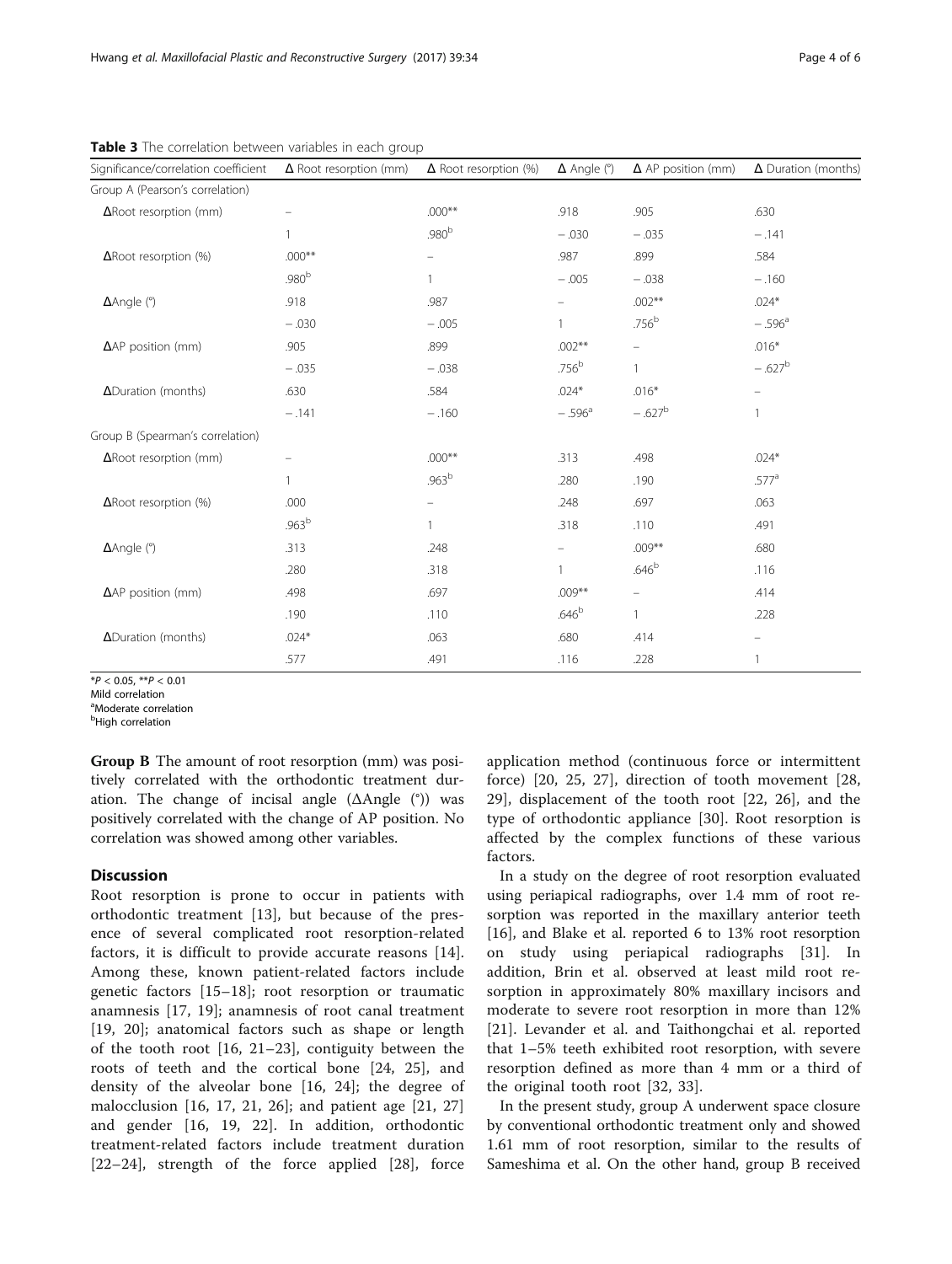ASO and exhibited 0.93 mm of root resorption; this value was significantly lower than the A group. These results show lesser root resorption with ASO than with conventional orthodontic treatment, which also supports the claim of many researchers who mentioned the benefits of ASO in terms of root resorption. As mentioned previously, ASO is a favorable treatment option when the possibility of root resorption occurrence is expected to be high due to risk factors such as anamnesis of trauma, anatomical limitations, and root contiguity with the cortical bone.

The treatment duration was also significantly shorter in group B (22.05 months) than in group A (28.2 months), suggesting that the treatment duration can be decreased when ASO is performed. Lee et al. and Kim et al. reported that ASO is a more attractive treatment option for adult patients because the treatment period is shorter and the improvement in facial form is immediate [[12, 34\]](#page-5-0).

Soft tissue improvements are also more superior with ASO and orthodontic treatment than with conventional orthodontic treatment only. Conventional orthodontic treatment only tends to result in retroclination of the anterior teeth, whereas ASO minimizes this and enables the bodily movement of teeth. In addition, the former increases tooth exposure by downward shifts of the maxillary anterior teeth, increasing gingival visibility and a gummy smile. In contrast, ASO resolves a gummy smile by facilitating vertical adjustments in tooth position [[12\]](#page-5-0).

However, ASO also has adverse effects such as necrosis of the anterior fragment, increase of the nasal base width, counter-clockwise rotation of the nasal tip, tooth root cutting, and spasticity of the canine, cleavage of the osteotomy segment, and discordance between the canine and the occlusal plane of the premolar tooth [[35\]](#page-5-0). Several approaches have been attempted to overcome these limitations. Since the introduction of maxillary ASO by Cohn-stock in 1921, it has been performed using three methods in general, namely the Wassmund method, the Wunderer method, and the Cupar and Epker method [[36\]](#page-5-0). The surgical method used in the present study was a modified Wassmund method (Lee's method). After the placement of labial vertical incisions in the region of the premolars on both sides and a vertical incision in the median segment, tunneling was performed, followed by the osteotomy from both premolar regions up to the piriform aperture. Horizontal osteotomy was performed via a palatal approach through the region of the labial osteotomy. In particular, since it was difficult to access to the center of the labial segment via the conventional Wassmund method, we placed a labial vertical incision in the maxillary median segment to facilitate access, and blood supply to the labial and palatal mucosa was

maintained. Through these methods, avascular necrosis of the segmental osteotomy region was prevented.

Recently, delicate traction, indentation, or extrusion of the anterior teeth by modifications of conventional orthodontic treatment methods using anchorage devices such as improved mini-screws or mini-plates have become possible. Therefore, the rate of selection of ASO as a treatment option has decreased among orthodontists. However, the limitations of conventional orthodontic treatment still exist, such as longer treatment duration, inability to correct severe facial deformities, possibility of excessive orthodontic force on the teeth, and possibility of anchorage loss due to anatomical limitations [\[37](#page-5-0)].

## **Conclusions**

In present study, the results show lesser root resorption and treatment duration with ASO than with conventional orthodontic treatment. Therefore, if the indications are accurately determined, ASO can be an effective treatment option when the possibility of root resorption occurrence is expected to be high because of risk factors such as anamnesis of trauma, anatomical limitations, and root contiguity with the cortical bone, especially in late adults.

#### Abbreviations

AP: Anteroposterior; ASO: Anterior segmental osteotomy; CBCT: Cone-beam computed tomography

#### Acknowledgements

There is no acknowledgement.

### Funding

Not applicable

#### Availability of data and materials

Not applicable

#### Authors' contributions

BYH reviewed the patient's chart and wrote the manuscript. JYO conceived of the study, and participated in its design and helped to draft the manuscript. BJC, BSL, YDK, JWL and JJ edited the manuscript. All authors read and approved the final manuscript.

#### Ethics approval and consent to participate

This study does not disclose any person's information and the patients are aware that their medical record could be reviewed for research purpose.

#### Consent for publication

Not applicable

### Competing interests

The authors declare that they have no competing interests.

### Publisher's Note

Springer Nature remains neutral with regard to jurisdictional claims in published maps and institutional affiliations.

#### Author details

<sup>1</sup>Department of Oral and Maxillofacial Surgery, Graduate School, Kyung Hee University, Seoul, Republic of Korea. <sup>2</sup> Department of Oral and Maxillofacial Surgery, School of Dentistry, Kyung Hee University, Seoul, Republic of Korea. <sup>3</sup>Department of Oral and Maxillofacial Surgery, Kyung Hee University Dental Hospital, Seoul, Republic of Korea.